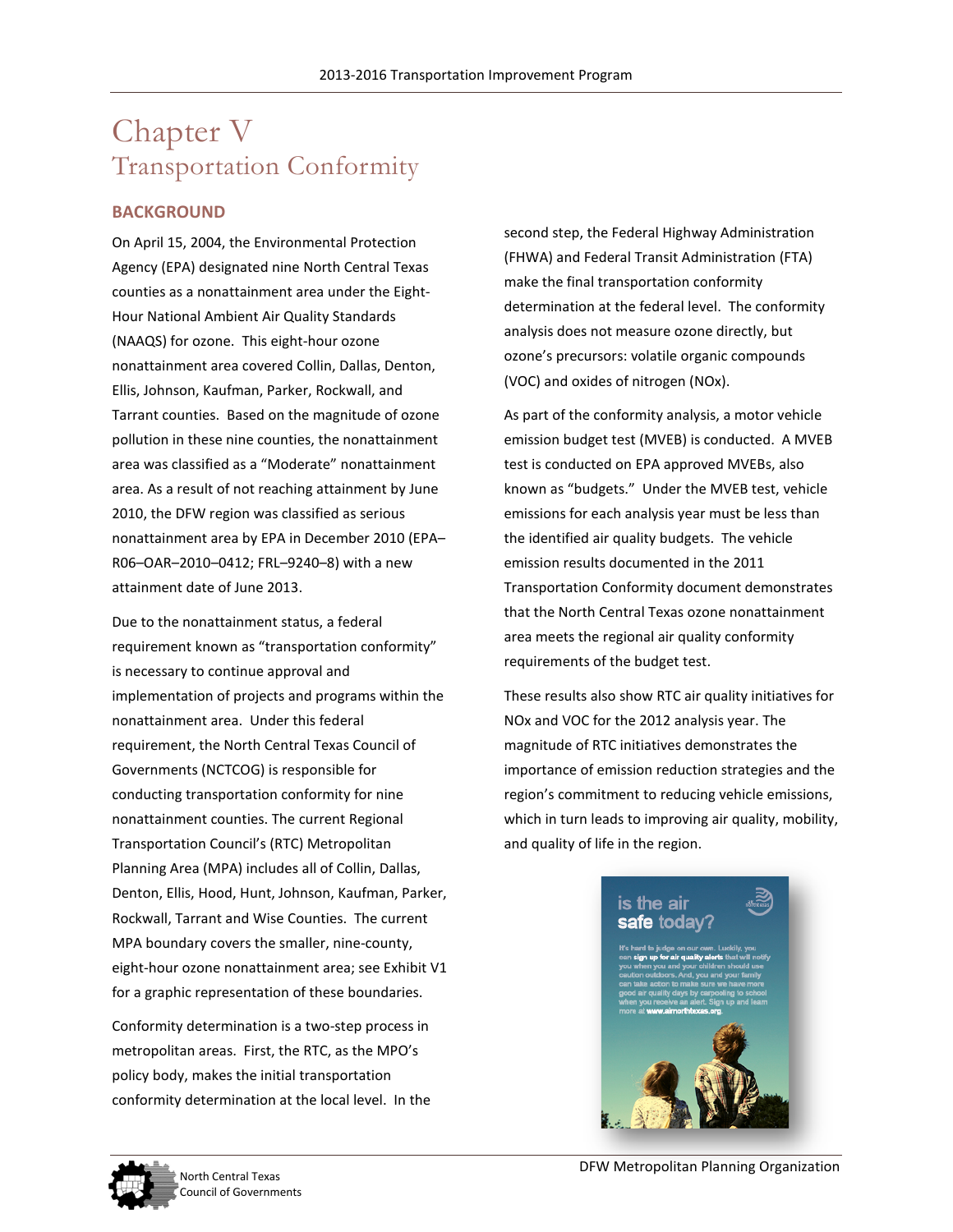According to Section 93.108 of 40 CFR 93, transportation improvement programs must be fiscally constrained consistent with Department of Transportation metropolitan planning regulations contained in 23 CFR, Part 450 in order to be found to conform.

Section 93.109 of 40 CFR 93 outlines the criteria and procedures for determining conformity of transportation plans, programs, and projects. In order for TIPs to be found to conform, the MPO and



#### **TRANSPORTATION CONTROL MEASURES**

The Transportation Plan and TIP must provide for the timely implementation of transportation control measures (TCMs). Transportation control measures are projects, programs, policies, or plans that are specifically identified and committed to in the applicable implementation plan. A list of the types of Transportation Control Measures (TCMs) can be found in Section 108 of the Clean Air Act.

Section 93.113 of the conformity rule requires that the metropolitan planning organization verify that the transportation plan and transportation improvement program provide for the timely implementation of TCMs. Because the TIP identifies

Department of Transportation must demonstrate that the applicable criteria and procedures in this subpart are satisfied.

The results of the conformity determination demonstrate that the transportation improvement program meets the specific transportation conformity requirements of the CAAA (42 U.S.C. 7504, 7506(c) and (d)) and amendments, the air quality plan (5 percent Increment of Progress plan), and the transportation conformity rule (40 CFR, Parts 51 and 93). This conformity determination was approved by the RTC on March 10, 2011 and was submitted to FHWA and FTA review for a joint approval. For additional transportation conformity information, refer to the 2011 Transportation Conformity document online at <http://www.nctcog.org/trans/air/conformity/>

direct funding sources for many of the TCMs in the implementation plan, a more rigorous examination of the TIP is necessary to satisfy the requirement for timely implementation of TCMs. First, an evaluation of the specific steps and funding sources needed to fully implement each TCM must indicate that TCMs are on, ahead, or behind the schedule established. The MPO and Departments of Transportation must determine that past obstacles to implementation of the TCMs have been identified and overcome. This process and the results are documented in 2011 Transportation Conformity and can be found at <http://www.nctcog.org/trans/air/conformity/>

#### **EXEMPT PROJECTS**

Projects in the TIP that are exempt from a conformity determination are listed under 40 CFR 93.126 and 40 CFR 93.127. Exempt projects (e.g., safety projects) may proceed toward implementation even in the absence of a conforming transportation plan and TIP.